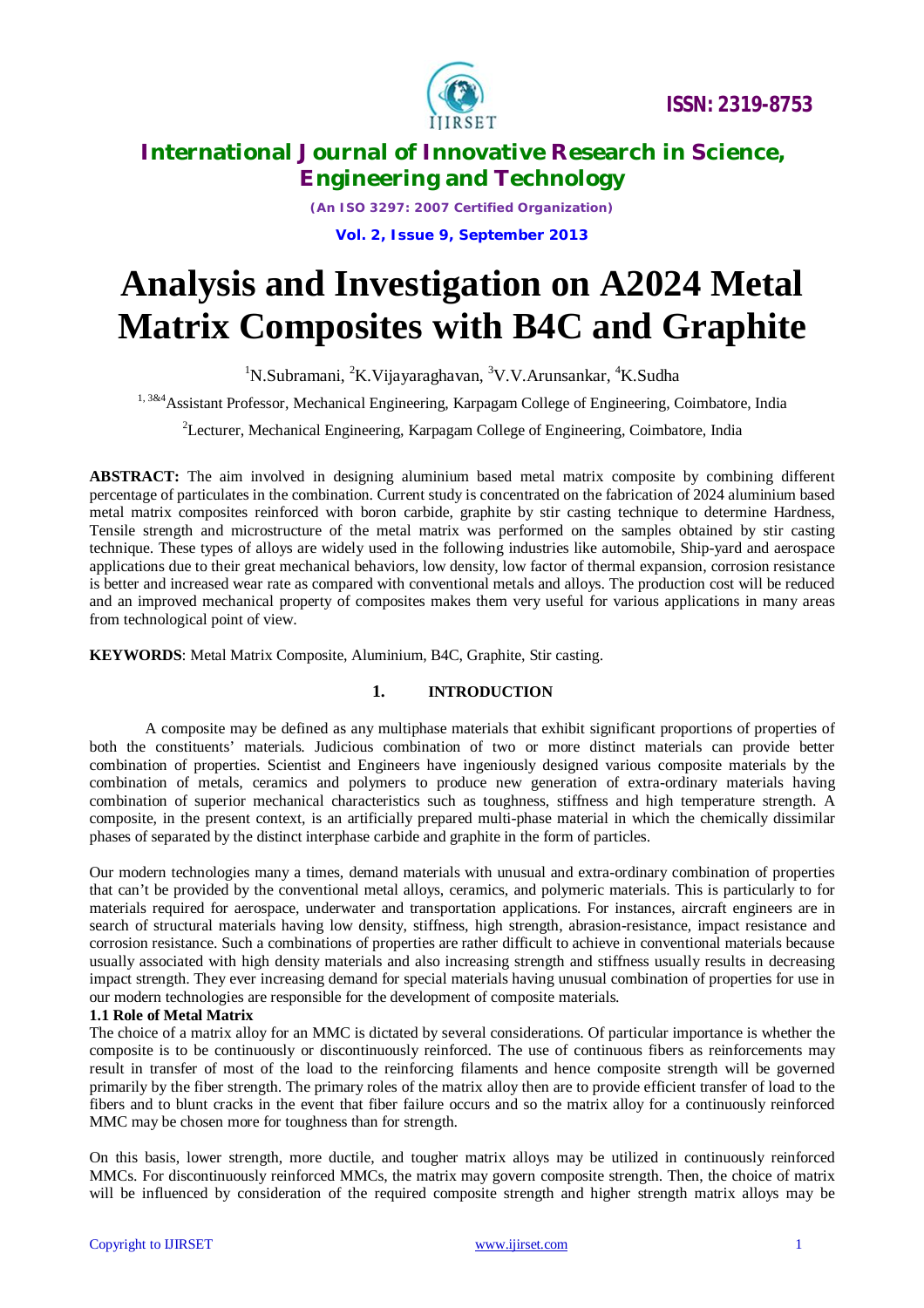

*(An ISO 3297: 2007 Certified Organization)*

### **Vol. 2, Issue 9, September 2013**

required. Additional considerations in the choice of the matrix include potential reinforcement/matrix reactions, either during processing or in service that might result in degraded composite performance; thermal stresses due to thermal expansion mismatch between the reinforcements and the matrix.

In MMCs intended for use at elevated temperatures, an additional consideration is the difference in melting temperatures between the matrix and the reinforcements. A large melting temperature difference may result in matrix creep while the reinforcements remain elastic, even at temperatures approaching the matrix melting point. However, creep in both the matrix and reinforcement must be considered when there is a small melting point difference in the composite.

### **II. MATERIAL PROPERTIES**

### **2.1 Aluminium 2024 Alloy**

The aluminium 2024 is heavily utilized in aircraft applications because it has good machining characteristics and higher strength than either 2014 or 2017. Though cold formability is considered fair, it is one of the most popular alloys for cold heading and thread rolling applications as a result of the superior grain structure that can be obtained. Corrosion resistance and anodizeablilty are only fair Again; this is because of its high strength and good machinability, which are essential for precision fittings and parts.

### **2.3 Aluminium 2024 Properties**

The important Properties of Aluminium 2024 alloys are tabulated below:

| Table: 1 - Properties of Aluminium 2024 Alloy |                       |
|-----------------------------------------------|-----------------------|
| Density $(\rho)$                              | $2.77 \text{ g/cm}^3$ |
| Young Modulus (E)                             | 73 GPa                |
| Shear Strength (Mpa)                          | 285 MPa               |
| Strength Weight Ratio (KN-m/Kg)               | 177 KN-m/Kg           |
| Ultimate Tensile Strength (MPa)               | 490 MPa               |
| Yield Tensile Strength (MPa)                  | 350 MPa               |
| Thermal Conductivity (K)                      | $120$ W/m-K           |
| Hardness (Brinell)                            | 120                   |

### **2.4 Alloy Composition**

The Various Composition of aluminium is tabulated below in percentage:

Table : 2 – 2024 Aluminium Alloy Composition

| Aluminum        | 90.8 to 94.7 % |
|-----------------|----------------|
| Magnesium       | 3.8 to 4.9 %   |
| Manganese       | 1.2 to 1.8 %   |
| <b>Iron</b>     | 0.3 to 0.9 %   |
| Silicon         | 0 to $0.5 \%$  |
| <b>Zinc</b>     | 0 to 0.25 $%$  |
| Zirconium       | 0 to 0.2 %     |
| <b>Titanium</b> | 0 to 0.15 %    |
| Chromium        | 0 to 0.1 %     |

### **2.5 Boron Carbide**

Boron Carbide is one of the hardest materials known, ranking third behind diamond and cubic boron nitride. It is the hardest material produced in tonnage quantities. Hot-pressed boron carbide is one of the hardest materials available in commercial shapes, and gives outstanding resistance to abrasive wear.

#### **2.6 Structure**

Boron Carbide is produced by following methods: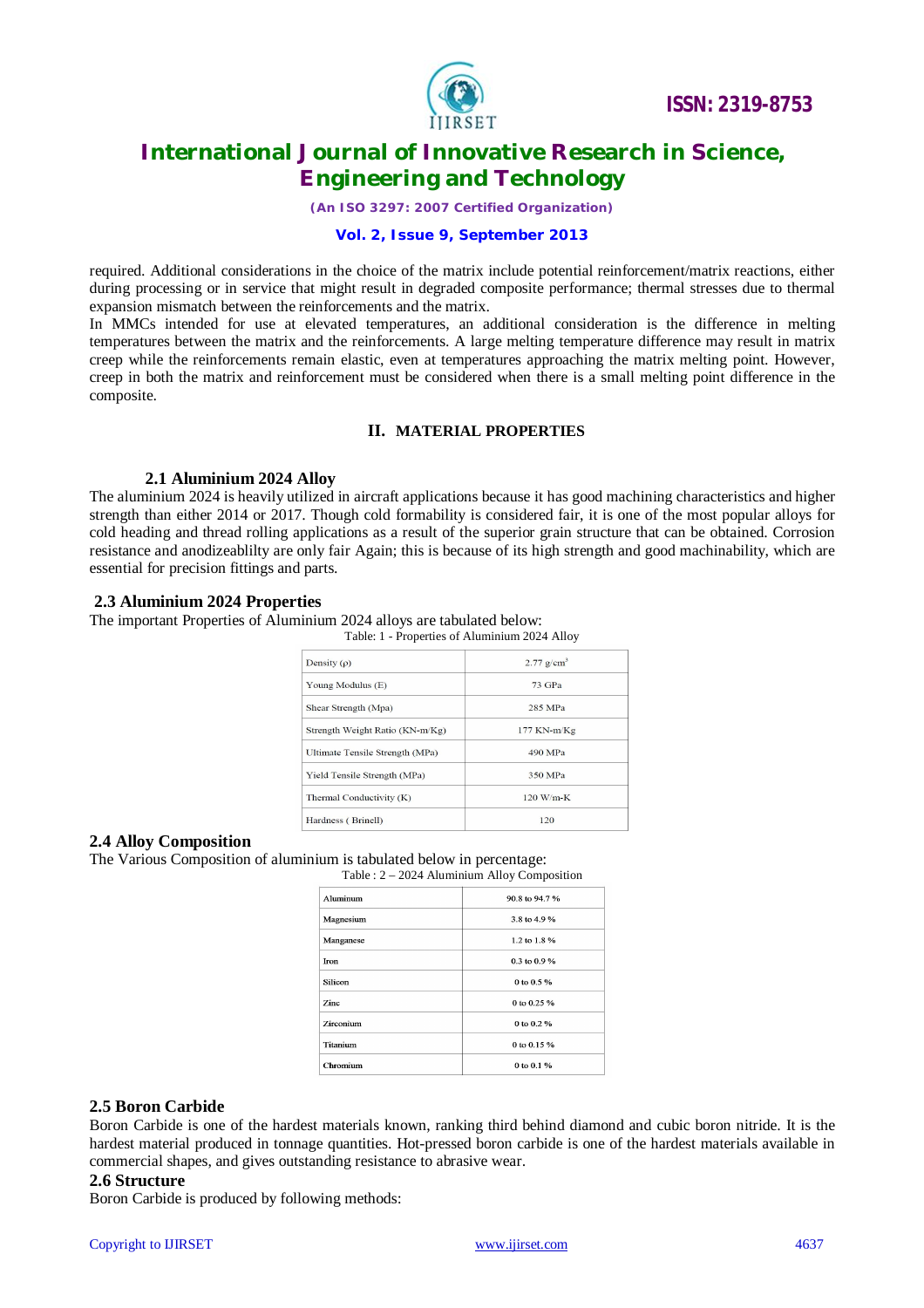

*(An ISO 3297: 2007 Certified Organization)*

### **Vol. 2, Issue 9, September 2013**

- Boron carbide is produced from boric acid or B2O3 and carbon containing materials in electric arc furnaces.
- Another method is to produce submicron boron carbide powders.



Fig 1 – Structure of Boron Carbide

The Properties of Boron Carbide at 250C are tabulated below:

|                                | Table 3 – Properties of Boron Carbide |  |
|--------------------------------|---------------------------------------|--|
| Density $(\rho)$               | $2.52$ g.cm <sup>-2</sup>             |  |
| <b>Melting Point</b>           | $2445^{\circ}$ C                      |  |
| <b>Hardness</b>                | 2900-3580 kg.mm <sup>-2</sup>         |  |
| <b>Fracture Toughness</b>      | 2.9-3.7 $MPa.m^{-1/2}$                |  |
| Young modulus (E)              | 450-470 GPa                           |  |
| <b>Electrical Conductivity</b> | 140S                                  |  |
| Thermal Conductivity (K)       | 30-42 W/mK                            |  |
| Thermal Expansion              | $5^{\circ}$ C                         |  |

### **2.7 Graphite**

Graphite is an excellent conductor of heat and electricity and has the highest natural strength and stiffness of any material. It maintains its strength and stability to temperatures in excess of 3,600°C and is very resistant to chemical attack. At the same time it is one of the lightest of all reinforcing agents and has high natural lubricity.

### **2.8 Structure of Graphite**



### **2. Fabrication of Samples**

### **Step 1**

Pre heat and melting the Aluminium 2024 alloy upto its melting point 6600C in the crucible furnace. Coal is used as a fuel for heating up the furnace.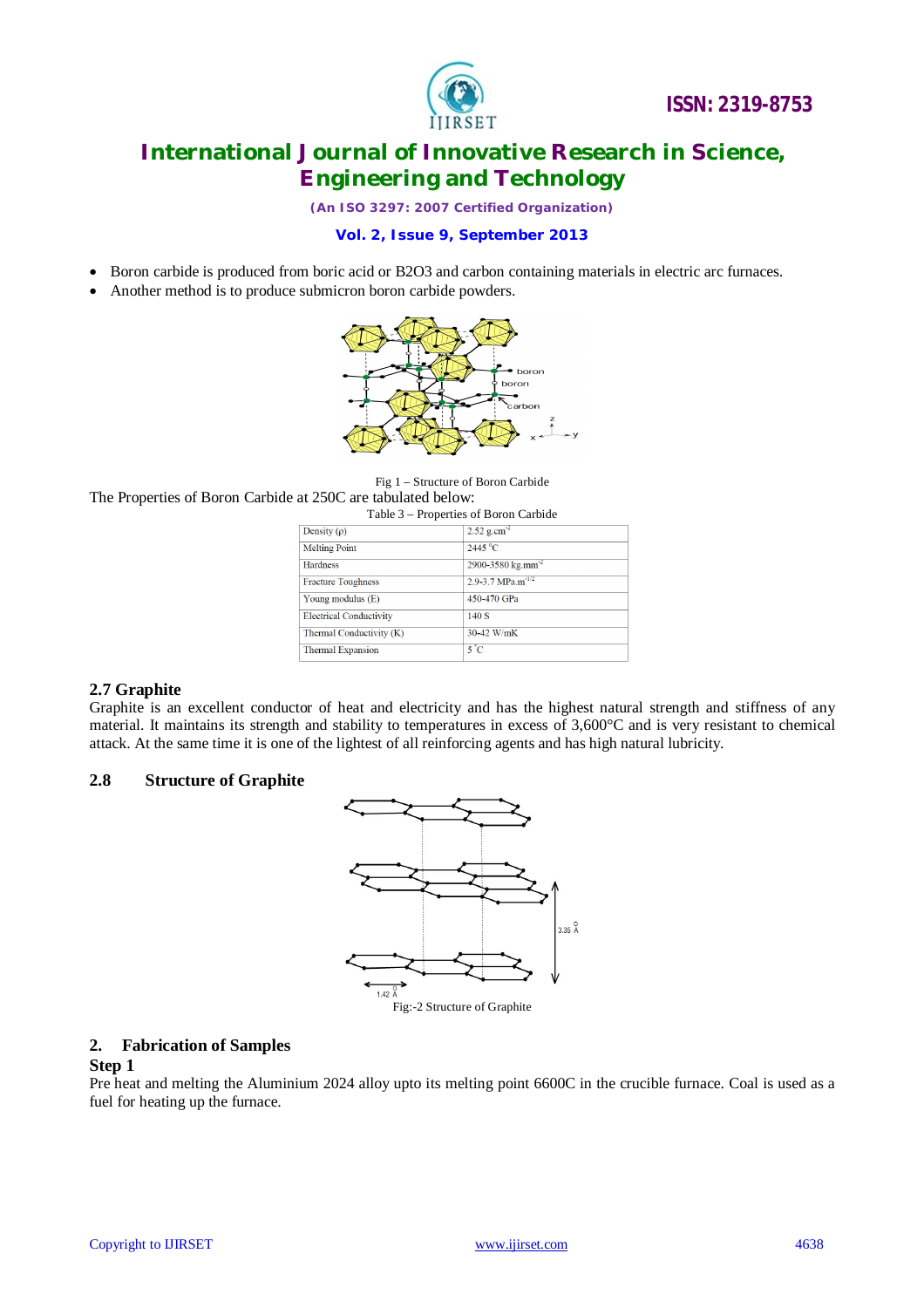

*(An ISO 3297: 2007 Certified Organization)*

**Vol. 2, Issue 9, September 2013**



Fig: 3 - Melting of Aluminium in Crucible

### **Step 2**

Reinforcements such as Graphite and Boron Carbide were preheated at a specified temperature 30 min in order to remove moisture or any other gases present within reinforcement. The preheating of also promotes the wettability of reinforcement with matrix. Reinforcements are added as 5% and 10% composition with Aluminium 2024. The Preheating of Reinforcements in furnace is shown below



### **Step 3**

Pre heated materials are added and mixed up with the molten Aluminium manually and heating up for proper distribution with the Aluminium Matrix. The melting of the aluminium and boron carbide powder is carried out in the crucible into the coal-fired furnace Pouring of preheated reinforcements at the semisolid stage of the matrix enhance the wettability of the reinforcement, reduces the particle settling at the bottom of the crucible. Reinforcements are poured manually with the help of conical hopper.

### **Step 4**

Stirring up the molten aluminium with reinforcements at a constant rate which enhances the uniform distribution throughout the matrix phase which is necessary to adjoining the reinforcements with matrix material.

### **Step 5**

While pouring the slurry in the Mould the flow of the slurry is kept uniform to avoid trapping of gas. Then it is quick quenched with the help of air to reduce the settling time of the particles in the matrix.

After stirring molten slurry is poured into the desired Mould with preferred dimensions which would be facilitated for conduct various tests on it.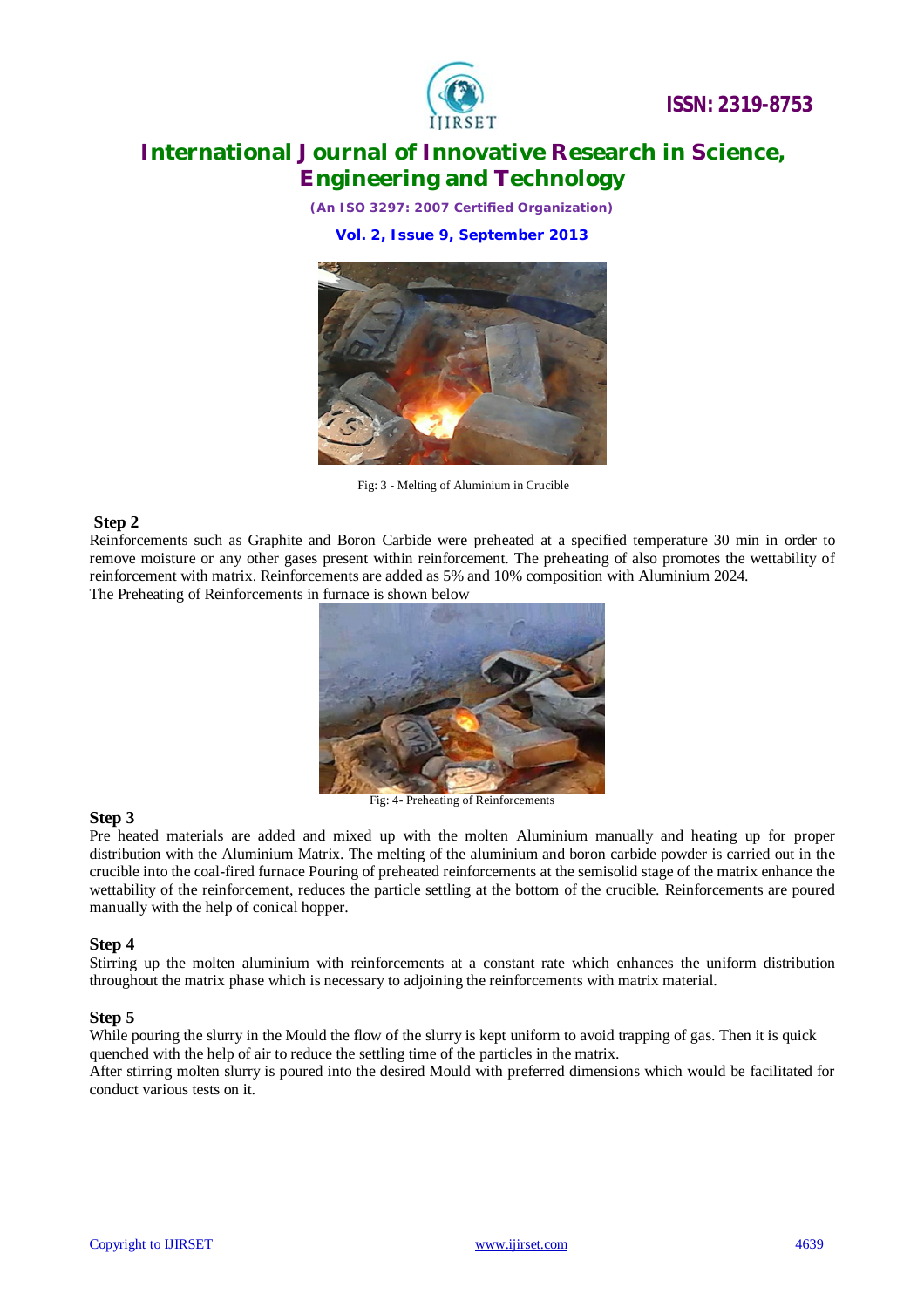



*(An ISO 3297: 2007 Certified Organization)*

**Vol. 2, Issue 9, September 2013**



Fig: 5-Pouring of molten metal into the Mould



Fig: 6- Casted Products

#### **III. RESULTS AND DISCUSSIONS**

In this work Aluminium based metal matrix composite were produced in the laboratory by using stir casting method. Aluminium 2024 was selected as matrix material Reinforcement materials were Graphite and Boron Carbide. The specimen pieces were casted for 5% and 10% following tests were conducted,

- Tensile Test
- Hardness Test
- Microstructure Test

#### **a. Hardness Test**

For the pieces we done the following hardness follows, Ball Intender Size: 1/16" ball Load: 100 N

Scale: F Scale

| l. Test                    | : Rockwell Hardness Testing |
|----------------------------|-----------------------------|
| <b>Test method</b>         | : ASTM A370-12a, HRF        |
| Ambient temperature : 25°C |                             |

| <b>Trial No</b> | 5% of Boron carbide | Average  | 10% of Boron<br>carbide | Average    |
|-----------------|---------------------|----------|-------------------------|------------|
|                 | 74                  |          | 67                      |            |
|                 |                     |          | 66                      |            |
| 3               |                     | 74<br>n. | 69                      | 68<br>2394 |
|                 | 78                  |          | 67                      |            |
|                 | 76                  |          |                         |            |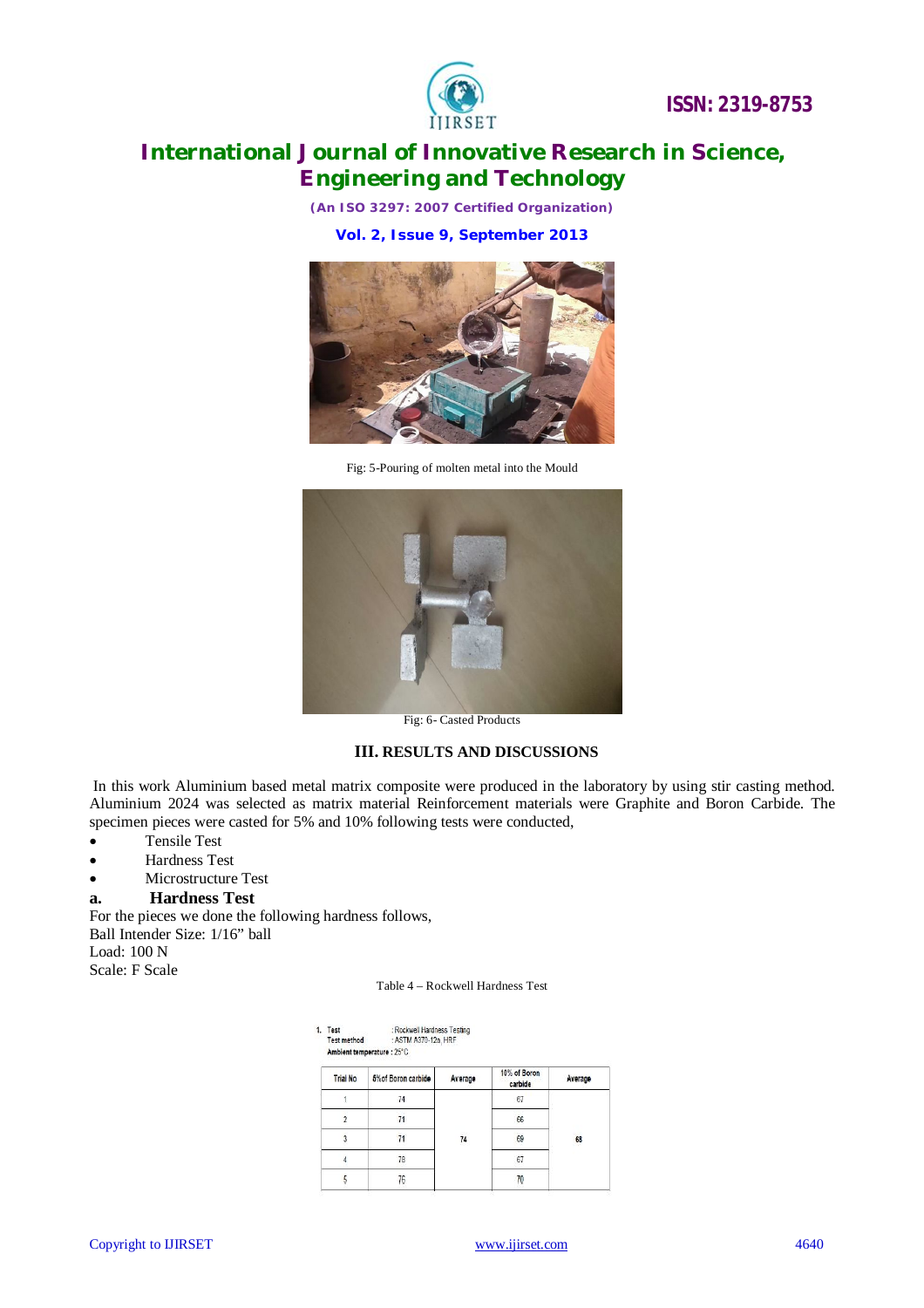

*(An ISO 3297: 2007 Certified Organization)*

### **Vol. 2, Issue 9, September 2013**

### **b. Tensile Test**

| 2. Test            | : Tensile Testing |
|--------------------|-------------------|
| <b>Test method</b> | : ASTM A370-12a   |

Test Result:

| <b>Description</b>      | <b>Result</b>           |                         |
|-------------------------|-------------------------|-------------------------|
| <b>Identification</b>   | 5% of Boron carbide     | 10% of Boron carbide    |
| <b>Diameter</b>         | 15.17mm                 | 15.24mm                 |
| Area                    | $183.2$ mm <sup>2</sup> | $182$ 4mm <sup>2</sup>  |
| <b>Maximum Force</b>    | 16230N                  | 21090N                  |
| <b>Tensile strength</b> | 88.5 N/mm <sup>2</sup>  | 115.5 N/mm <sup>2</sup> |
| <b>Elongation</b>       | 1.1%                    | 0.30%                   |

### **c. Microstructure Test**



Fig: 6- Microscopic image of Al-B4C-Graphite (100 x)



Fig: 6 - Microscopic image of Al-B4C-Graphite (200 x)



Fig: 7 - Microscopic image of Al-B4C-Graphite (400 x)